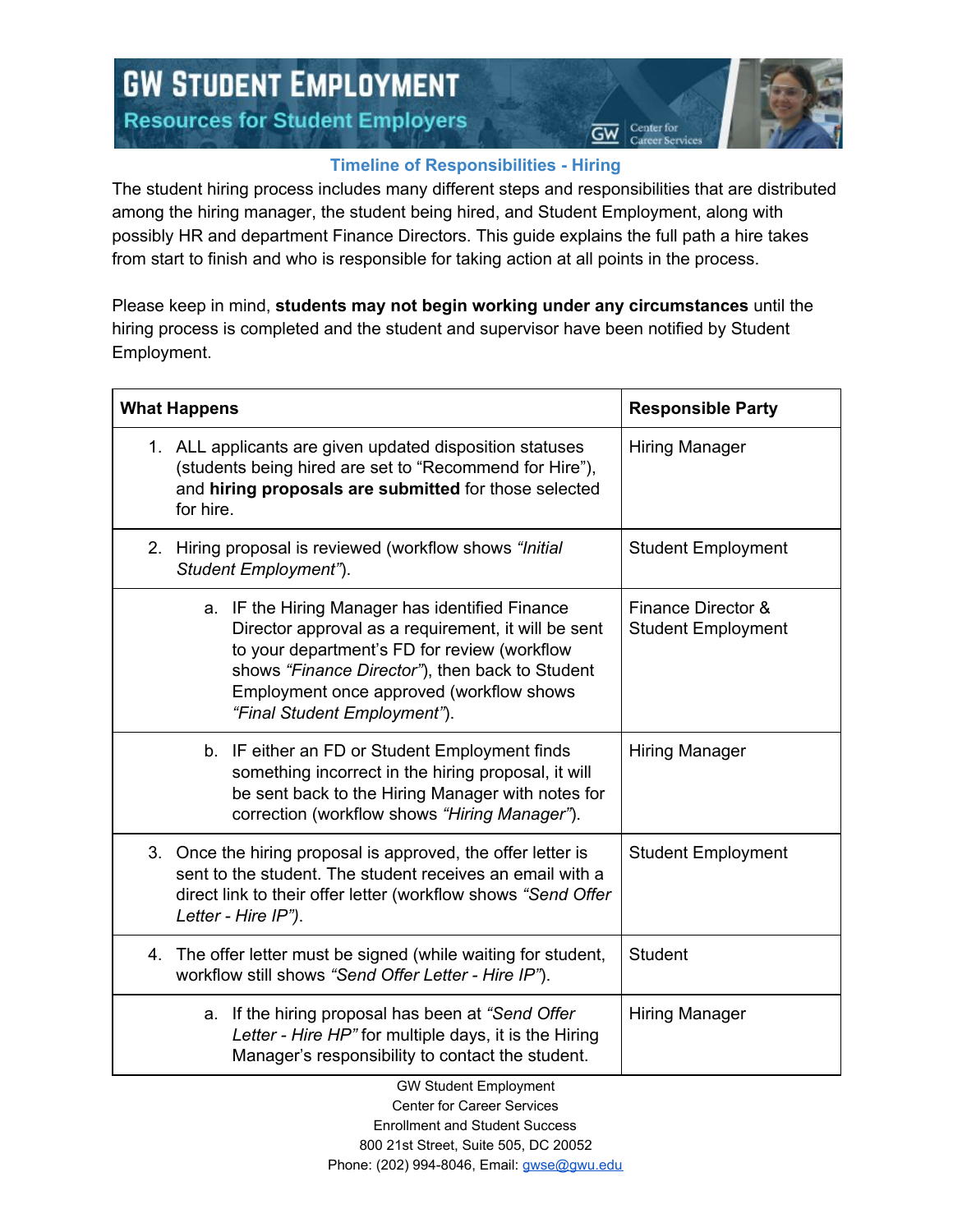| <b>GW STUDENT EMPLOYMENT</b> |                                                                                                                                                                                                                                                                                                                                                                                                                    |                                                                                                                                                                                                    |  |  |  |  |
|------------------------------|--------------------------------------------------------------------------------------------------------------------------------------------------------------------------------------------------------------------------------------------------------------------------------------------------------------------------------------------------------------------------------------------------------------------|----------------------------------------------------------------------------------------------------------------------------------------------------------------------------------------------------|--|--|--|--|
|                              | <b>Resources for Student Employers</b><br>GW                                                                                                                                                                                                                                                                                                                                                                       | Center for<br>Career Services                                                                                                                                                                      |  |  |  |  |
| 5.<br>needed.                | Once the student has signed the offer letter, the hiring<br>proposal will be reviewed to see if a background check is                                                                                                                                                                                                                                                                                              | <b>Student Employment</b>                                                                                                                                                                          |  |  |  |  |
|                              | a. IF a background check is needed, HR Talent<br>Acquisition and Recruitment (TAR) will complete<br>the required background check actions.<br>b. IF no background check is needed, the hiring<br>proposal will move forward.                                                                                                                                                                                       | HR TAR & Student                                                                                                                                                                                   |  |  |  |  |
| C.                           | IF you notice that the hire has stayed at<br>"Background Check Invitation Sent to Student" for<br>multiple days, it is the Hiring Manager's<br>responsibility to remind the student to fill out their<br>background check.                                                                                                                                                                                         | Hiring Manager                                                                                                                                                                                     |  |  |  |  |
|                              | 6. Next, students will be assigned required onboarding<br>tasks that are specific to their personal situation<br>(workflow will show "Start Onboarding - Hire IP").<br>**From this point forward, hiring managers must track<br>hiring proposals using Employee Records.                                                                                                                                           | <b>Student Employment</b>                                                                                                                                                                          |  |  |  |  |
| 7.<br>completed.             | The Position Acknowledgement Form must be                                                                                                                                                                                                                                                                                                                                                                          | ** The Hiring Manager can<br>check on the status of this<br>form in the student's tasks<br>in Employee Records. The<br>"Responsible" column<br>shows who needs to take<br>action on the form next. |  |  |  |  |
| a.                           | IF you notice that the Position Acknowledgement<br>Form is not moving forward, this means the<br>student has not completed their required tasks. It<br>is the Hiring Manager's responsibility to follow up<br>with the student about completing their tasks in a<br>timely manner so that their hiring process can be<br>completed. The following are the workflow steps<br>for the Position Acknowledgement Form: | <b>Hiring Manager</b>                                                                                                                                                                              |  |  |  |  |

and the second control of the second

GW Student Employment Center for Career Services Enrollment and Student Success 800 21st Street, Suite 505, DC 20052 Phone: (202) 994-8046, Email: [gwse@gwu.edu](mailto:gwse@gwu.edu)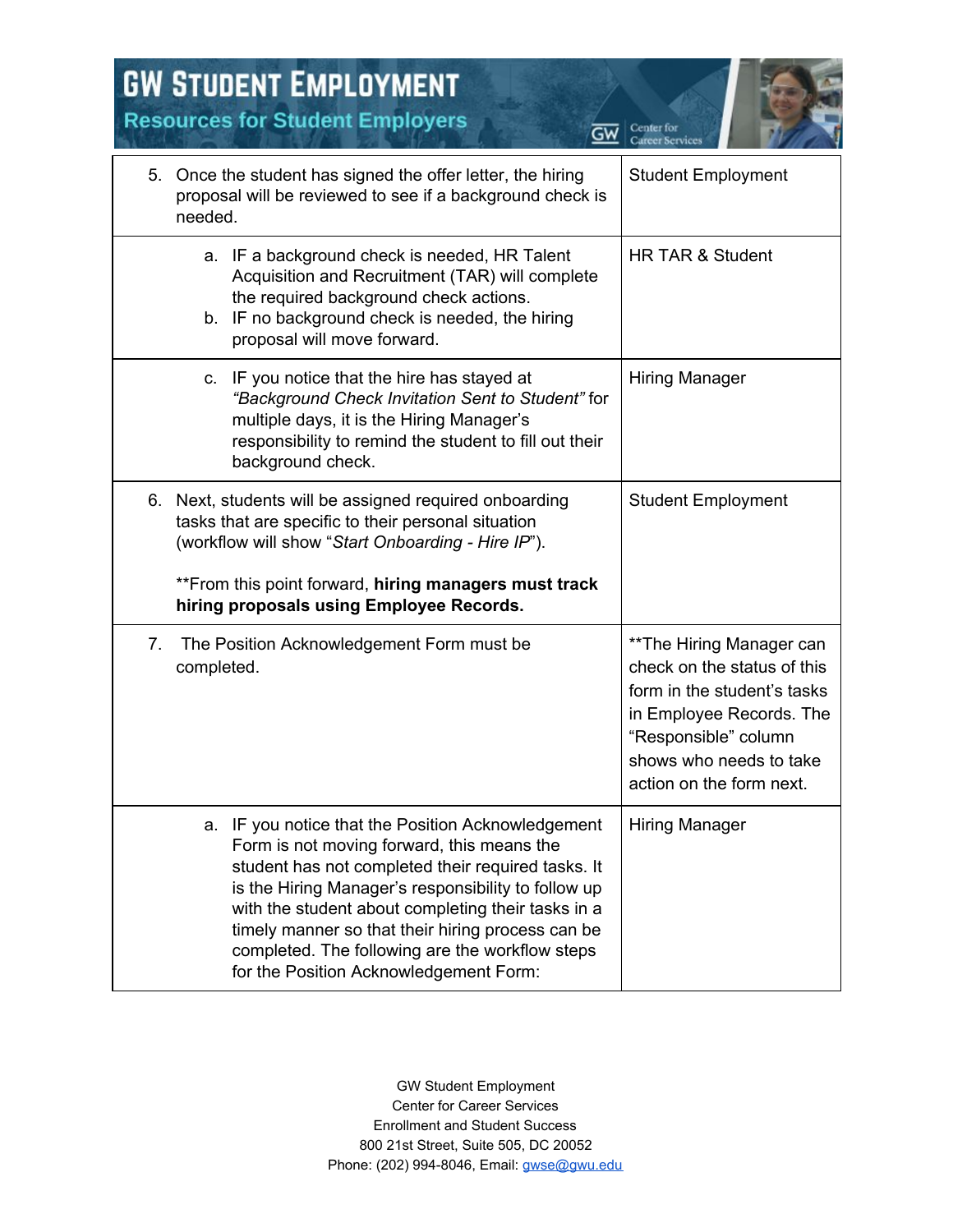**Resources for Student Employers** 

**GW STUDENT EMPLOYMENT** 

| $\overline{GW}$ Center for |  |
|----------------------------|--|
|                            |  |



| i.   | [Student's Name] - This means the<br>student has not yet submitted this form to<br>Student Employment.                                                                                                                                                                                                   | <b>Student</b>            |
|------|----------------------------------------------------------------------------------------------------------------------------------------------------------------------------------------------------------------------------------------------------------------------------------------------------------|---------------------------|
| ii.  | <b>Group: Student Employment -</b><br><b>Onboarding</b> - This means that it is with<br>the Onboarding team BUT the student has<br>not yet completed the second part of their<br>I-9. If you see that the hire is stuck at this<br>stage, the best thing you can do is to<br>follow-up with the student. | <b>Student</b>            |
| iii. | <b>Group: Student Employment - Hiring -</b><br>The hire is in the queue for the hiring<br>team. All requests will be completed in the<br>order they were received.                                                                                                                                       | <b>Student Employment</b> |
| iv.  | <b>Supervisor: [Your Name] - Onboarding</b><br>and Hiring are done with the hire. You<br>must sign off on it in your task list to<br>complete it. This is the "final hire<br>notification". Signing off on this task<br>means the hire is completed and the<br>student may begin working.                | Hiring Manager            |
| v.   | Direct Report: [Student's Name] - This is<br>the final step. The student just needs to<br>submit the form one final time to<br>acknowledge the completion of the hire.                                                                                                                                   | <b>Student</b>            |

Please keep in mind, students **may not begin working under any circumstances** until the hiring process is completed and the student and supervisor have been notified by Student Employment.

Appendix: Workflow Diagram Related to Student Hiring

GW Student Employment Center for Career Services Enrollment and Student Success 800 21st Street, Suite 505, DC 20052 Phone: (202) 994-8046, Email: [gwse@gwu.edu](mailto:gwse@gwu.edu)